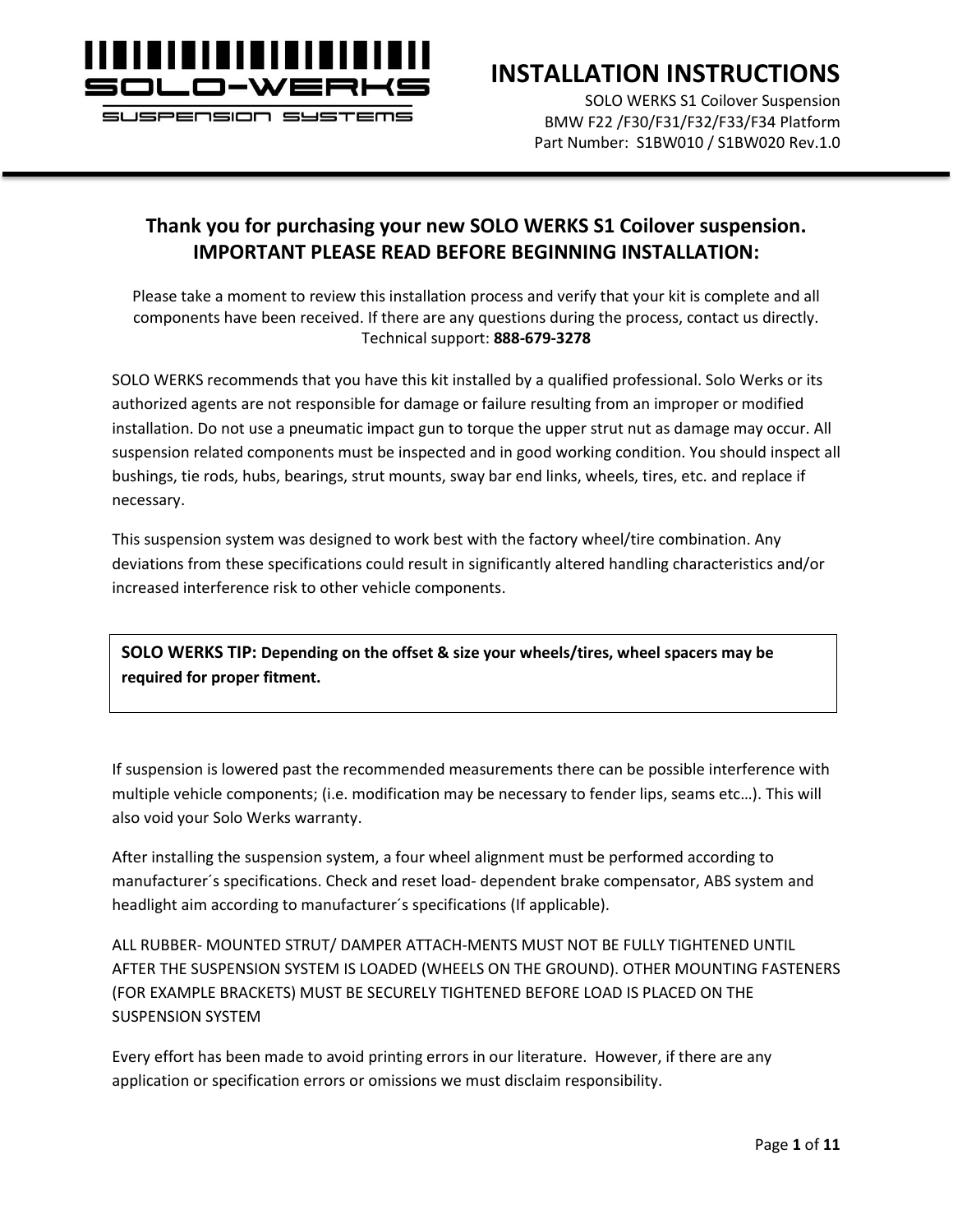

## **INSTALLATION INSTRUCTIONS**

SOLO WERKS S1 Coilover Suspension BMW F22 /F30/F31/F32/F33/F34 Platform Part Number: S1BW010 / S1BW020 Rev.1.0

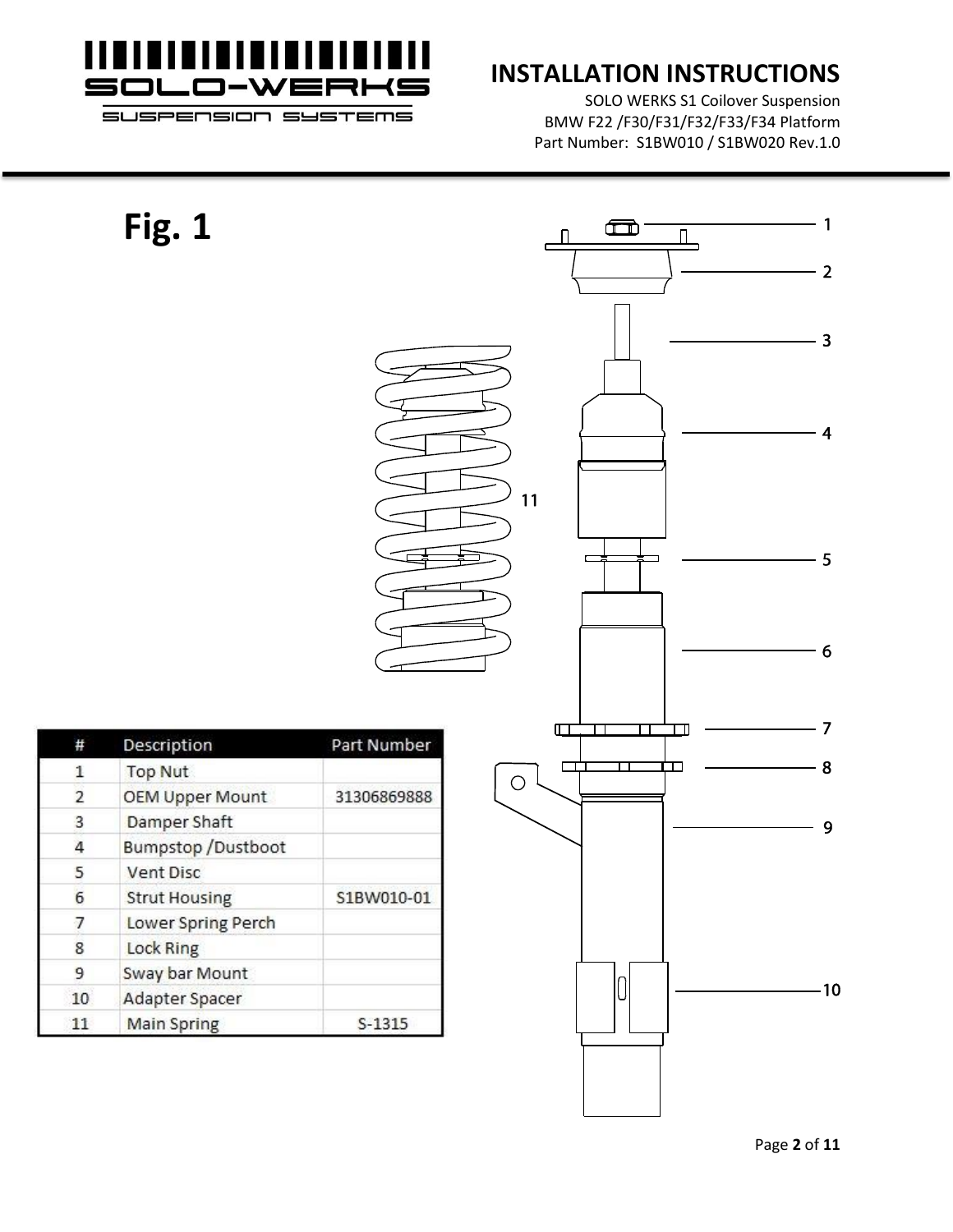

## **INSTALLATION INSTRUCTIONS**

SOLO WERKS S1 Coilover Suspension BMW F22 /F30/F31/F32/F33/F34 Platform Part Number: S1BW010 / S1BW020 Rev.1.0

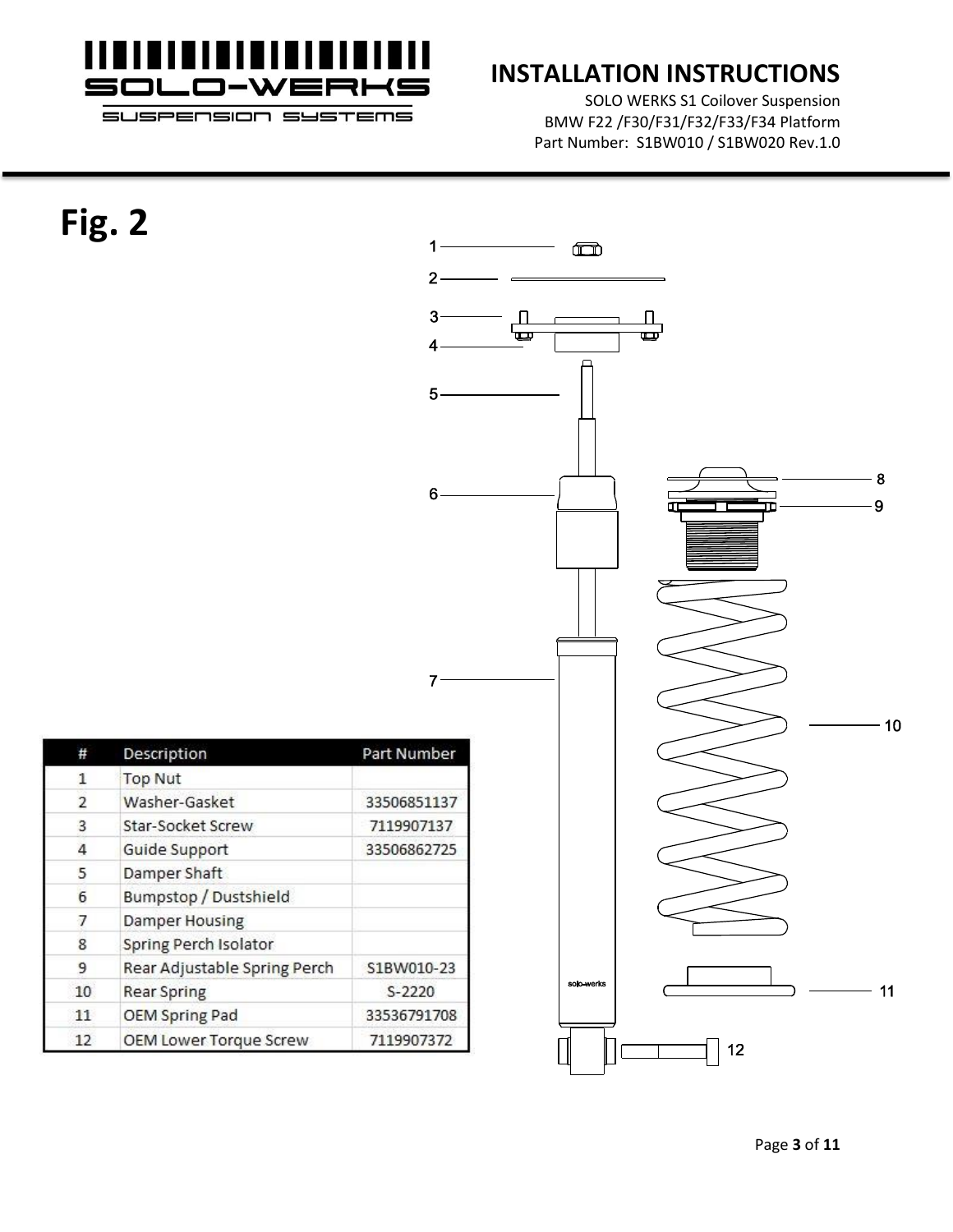

# **INSTALLATION INSTRUCTIONS**

SOLO WERKS S1 Coilover Suspension BMW F22 /F30/F31/F32/F33/F34 Platform Part Number: S1BW010 / S1BW020 Rev.1.0

### **Original Suspension Removal**

### **Front**

- 1. Support Lower Control Arm/Spindle with floor jack
- 2. Remove the upper strut mount cover



3. Remove three (3) upper strut mount bolts and the 1x strut tower brace bolt



4. Remove ride height sensor (if equipped) from wishbone

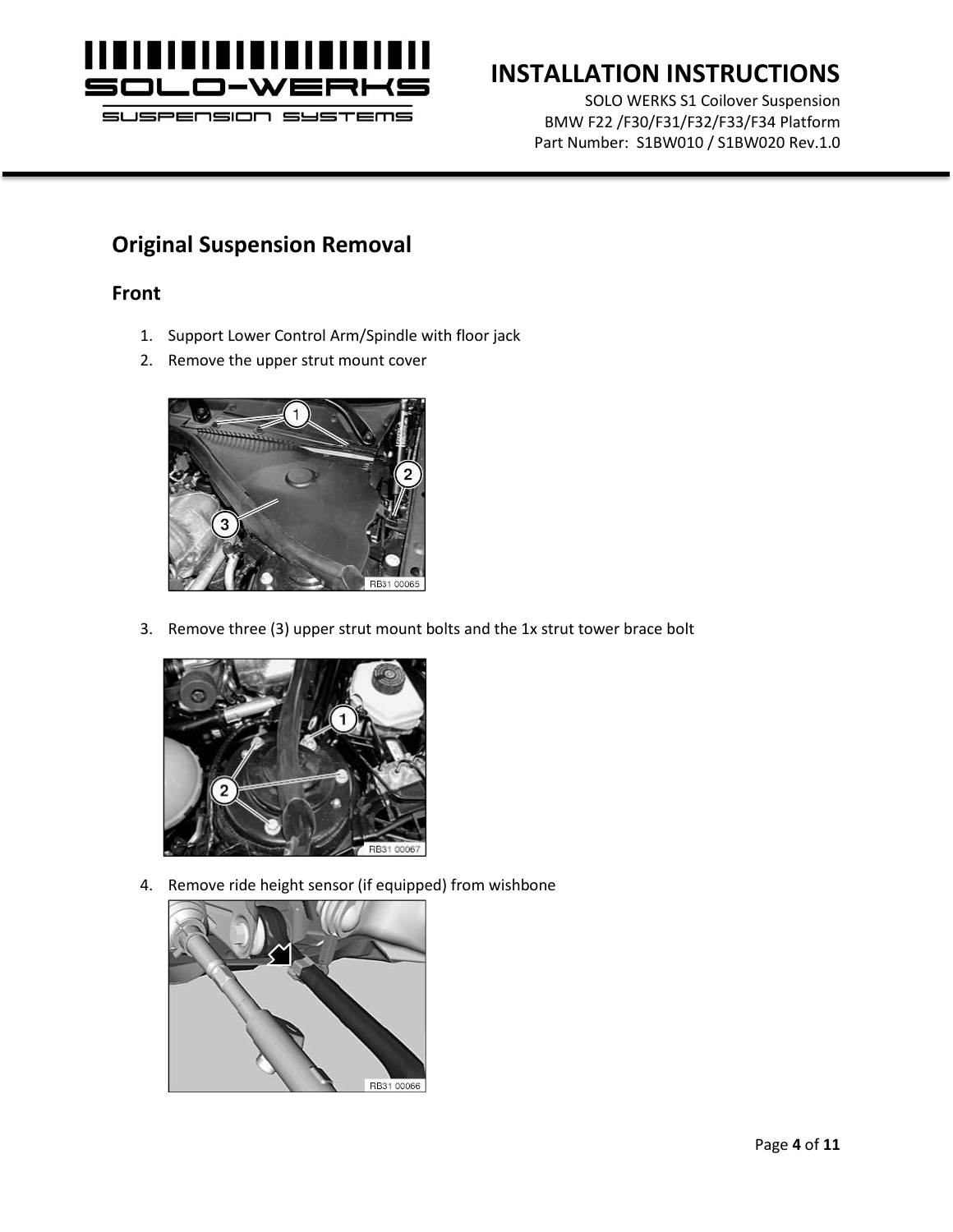

# **INSTALLATION INSTRUCTIONS**

SOLO WERKS S1 Coilover Suspension BMW F22 /F30/F31/F32/F33/F34 Platform Part Number: S1BW010 / S1BW020 Rev.1.0

5. Remove sway bar end link from strut housing and sway bar



6. Remove Lower spindle (Pinch) Bolt from spindle (1&3)



- 7. Using Strut Spreader Tool, spread spindle mount (#2)
- 8. Using the floor jack, slowly allow Lower control arm to droop and remove strut assembly
- 9. Leave the Strut Spreader in place

*SOLO WERKS TIP:* **As the strut mounts are a consumable/wear item and are a known fail point on this chassis. Solo Werks recommends using new replacement parts and leaving your original suspension as an assembly. These parts are available from your Solo Werks Dealer or your local BMW parts dealer.**

NOTE: If you are using your existing OEM upper strut mount you must remove this from the strut assembly. This component is under extreme pressure from the coil spring and must be removed using an appropriate spring compressor to relieve the pressure. Follow the directions given by the manufacturer of the Spring Compressor to safely remove the spring and disassemble the Strut Assembly.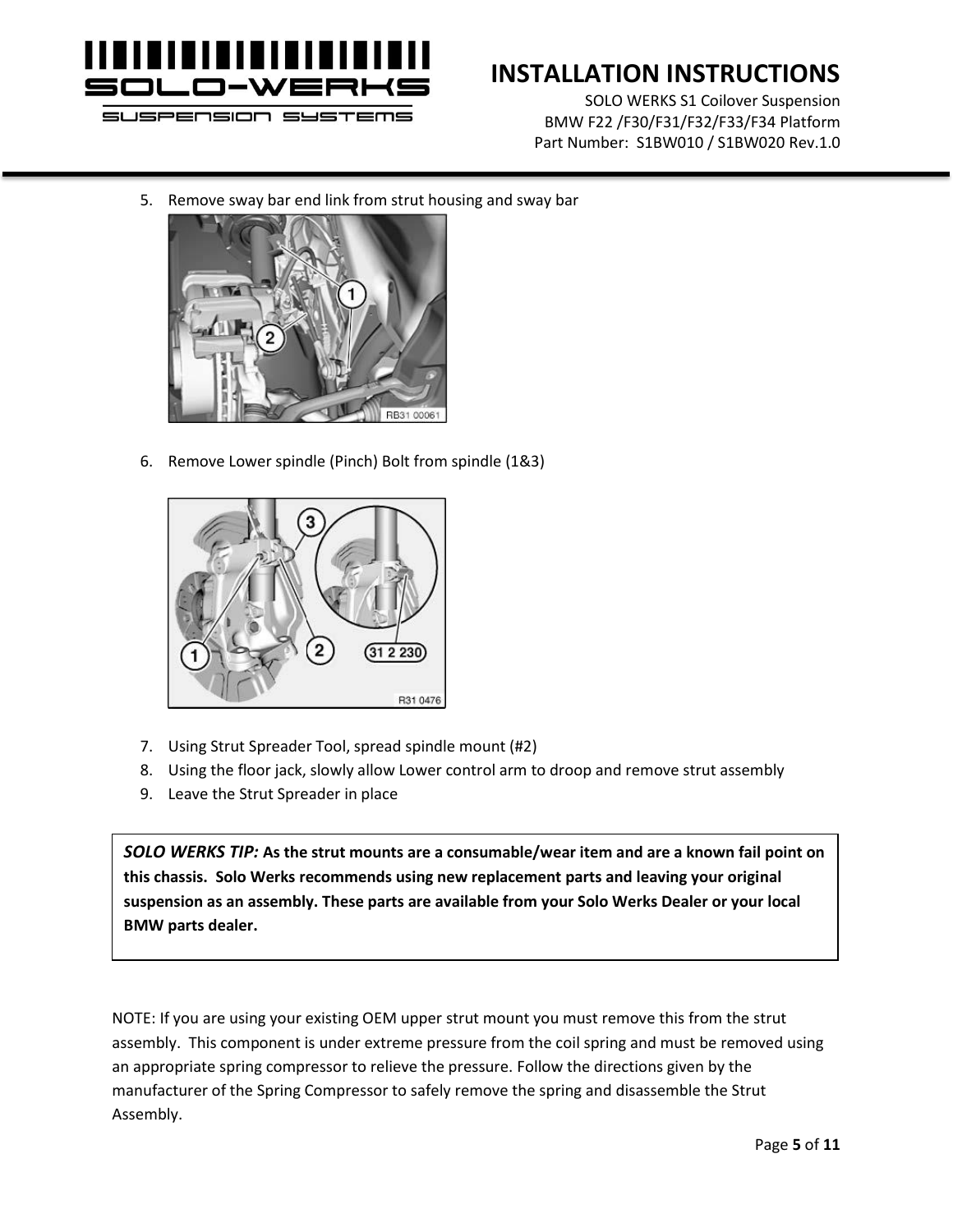

## **INSTALLATION INSTRUCTIONS**

SOLO WERKS S1 Coilover Suspension BMW F22 /F30/F31/F32/F33/F34 Platform Part Number: S1BW010 / S1BW020 Rev.1.0

### **Solo Werks Coilover Pre Assembly – Priming the Dampers**



**SOLO WERKS TIP:** *As the suspension is shipped and stored in a horizontal position, it is advisable to exercise or Prime ALL shock absorbers before you install them to ensure that the internal contents are in the correct chambers. Therefore we advise that before you assemble the front coilover shock absorber, take a moment to purge the shock absorber.* 

*To do this, one side at a time remove the following from one of the front Coilover Assemblies:*

- *Two Upper fasteners (lock nut and securing nut)*
- *Upper Spring Perch*
- *Main Spring*
- *Spring Isolator*
- *Helper Spring*

*You will then be left with the coilover strut with the bumpstop and vent disc on the shaft. Pull the bumpstop up to the top of the chrome shock shaft, just before the threaded portion.* 

*With the shock upright (as it would be installed in the vehicle) compress the shock shaft until the bump stop touches the shock housing, and then pull to extend the shock shaft back to full extension.*

 *Repeat 3-5 times. You will notice the shock forces getting progressively harder each time. Once they feel consistent each way, you are ready to install.*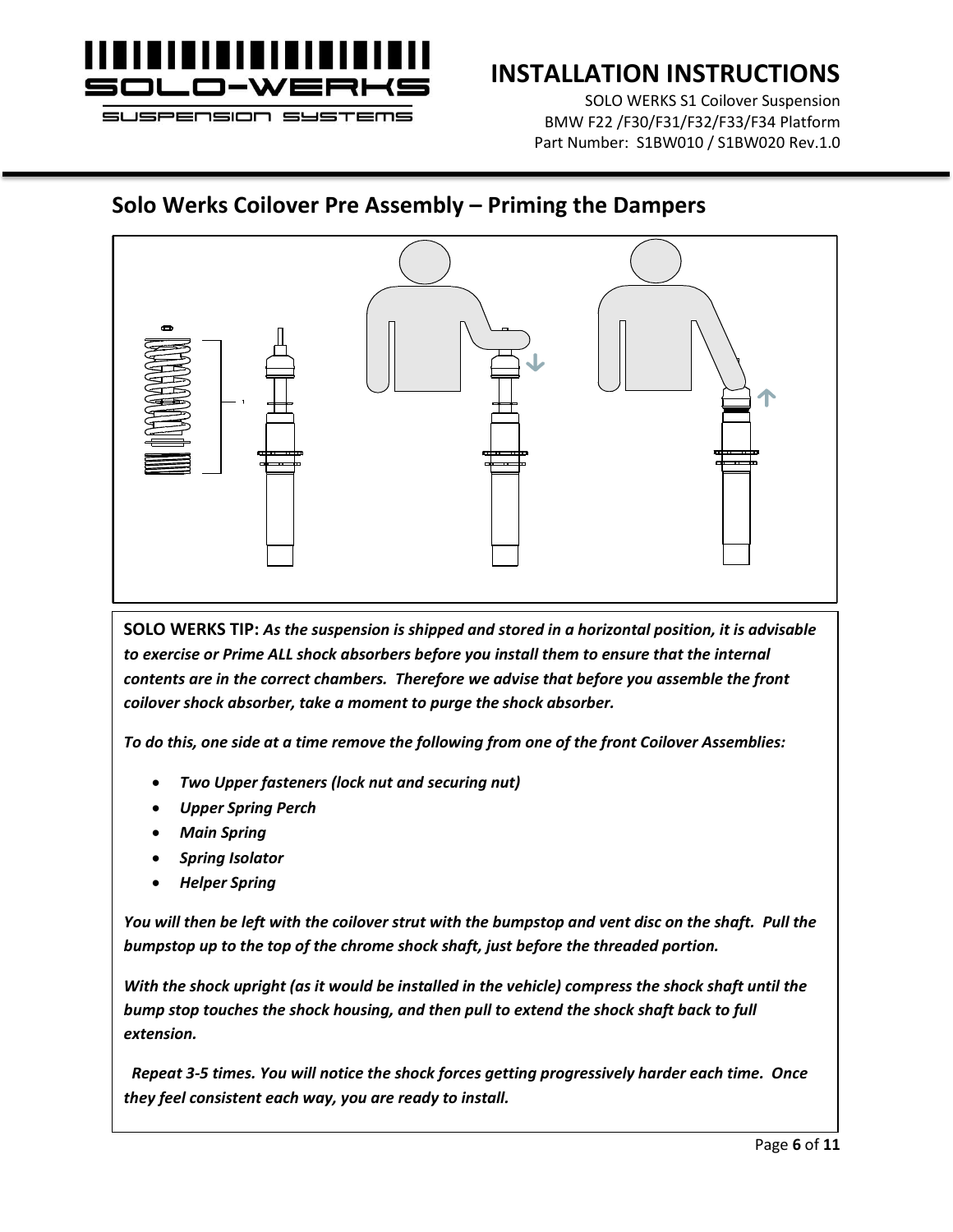

## **INSTALLATION INSTRUCTIONS**

SOLO WERKS S1 Coilover Suspension BMW F22 /F30/F31/F32/F33/F34 Platform Part Number: S1BW010 / S1BW020 Rev.1.0

### **Solo Werks Coilover Assembly and Installation**

### **Front**

1. Assemble the coilover assembly with the OEM Strut Mount using the provided hardware as in the diagram (Fig. 1) Torque supplied upper strut nyloc nut to **M12/ 64Nm 47ft lbs**.

**NOTE**: Use of an anti-corrosion spray such as the Boeshield T-9 on the threads & main perch/spring seat at this point can make the adjustment process much easier and will add an extra layer of protection. Boeshield T-9 is available from your Solo Werks dealer.

- 2. Insert strut assembly into vehicle
	- a. Hand tighten three (3) upper strut mount nuts

**NOTE**: Before proceeding with the next step, inspect the Spindle for debris (rust/dirt etc. as this can make installation difficult.

- 3. Connect strut housing to spindle:
	- a. Insert Strut into spindle using the locating pin to center and making sure housing is completely seated within spindle. Remove strut spreader tool and insert OEM Pinch bolt and nut, torque to spec. **M10 (44Nm / 33ft lbs.)**.
- 4. Reattach sway bar endlink to strut housing (M8/28Nm & M10/56Nm)
- 5. Reattach any brake, ABS lines and ride height sensors that were removed.
- 6. Repeat procedure on the other side of vehicle.
- 7. Once vehicle is placed back on the ground tighten three (3) upper strut mount nuts (**30Nm/22ft lbs.**) to proper torque specifications. (Or supporting lower control arm in the compressed position (loaded as if it is on the ground) using floor jack, jack stand or equivalent.
- 8. Replace plastic upper strut mount cover.
- 9. Adjust lower spring perch to desired vehicle height.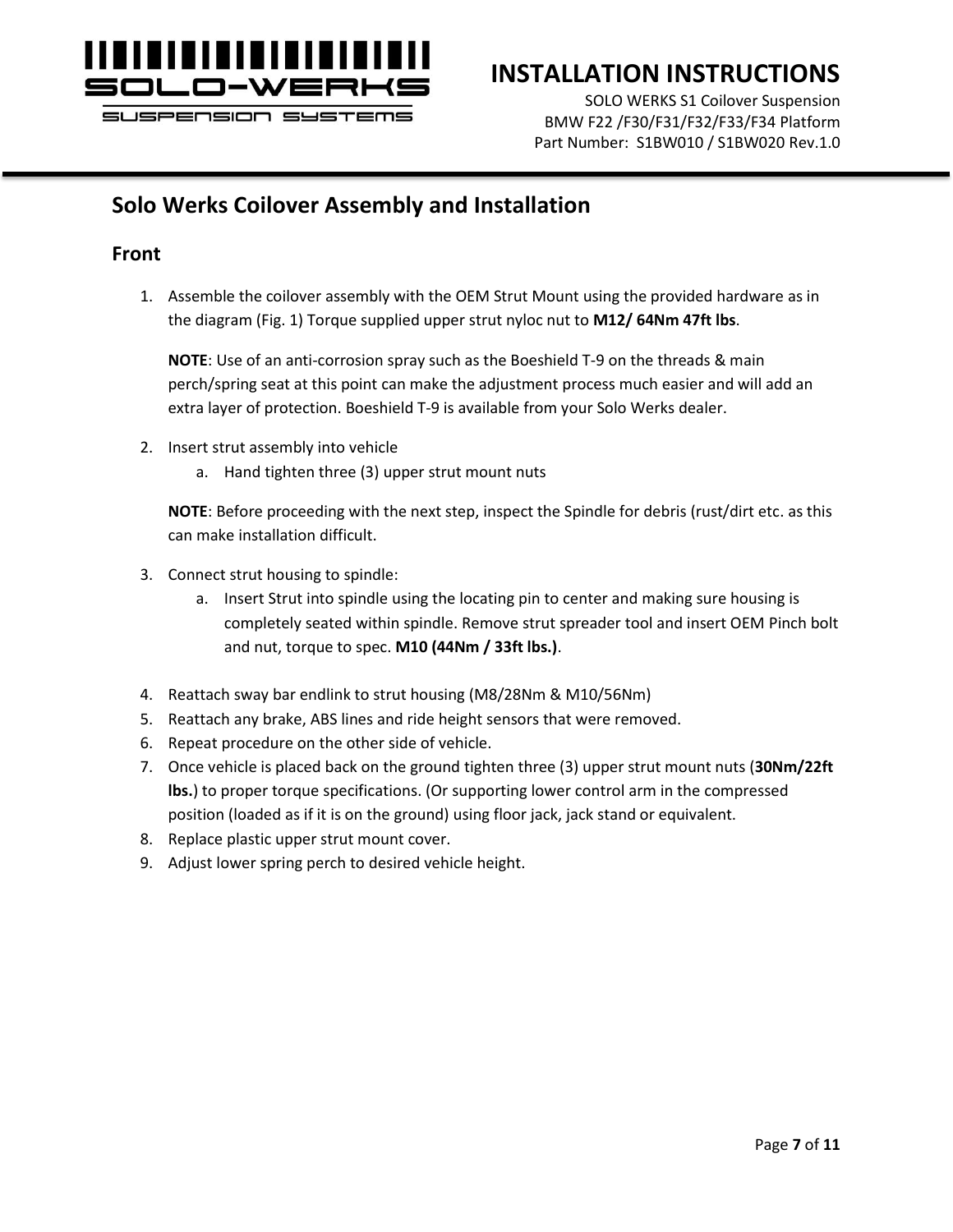

# **INSTALLATION INSTRUCTIONS**

SOLO WERKS S1 Coilover Suspension BMW F22 /F30/F31/F32/F33/F34 Platform Part Number: S1BW010 / S1BW020 Rev.1.0

### **Original Suspension Removal**

While supporting lower control arm in the compressed position (loaded as if it is on the ground) using floor jack, jack stand or equivalent.

1. Remove lower shock bolt (#1)



- 2. While supporting the LCA with a jack stand loosen and remove outboard LCA bolt.
- 3. Slowly lower the LCA to remove tension from rear coil spring.
- 4. With tension relieved from the LCA remove rear coil spring.

(OEM Upper spring cup must be removed to accept adjustable spring perch)



5. Remove the upper bolts from the upper shock mount on each side & remove rear shocks.



- 6. Remove factory upper mount and bumpstop/dust shield assembly from OEM shock.
	- a. These will be reused with new Solo Werks rear shock.
	- b. Note orientation as they will be reinstalled in same fashion.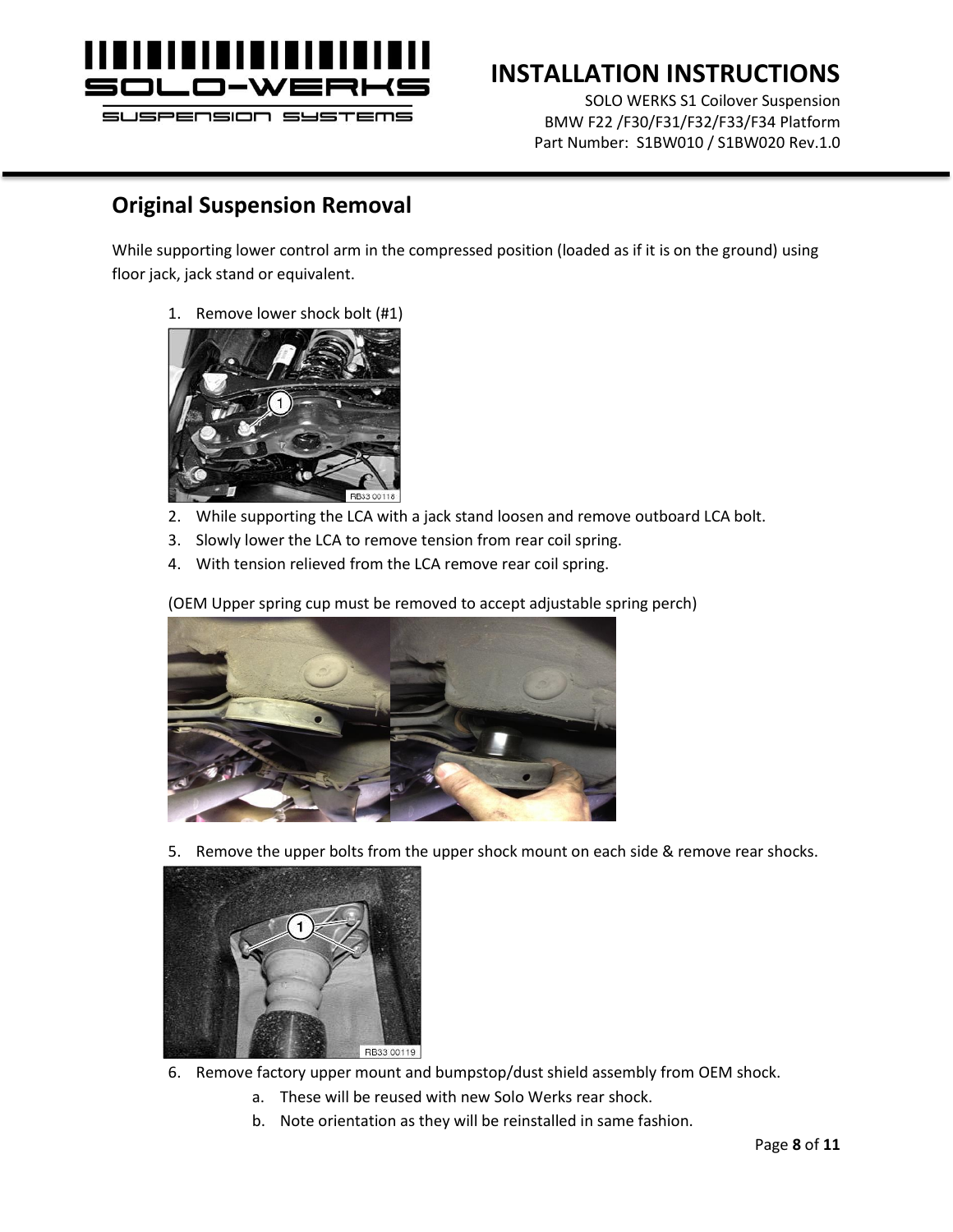

## **INSTALLATION INSTRUCTIONS**

SOLO WERKS S1 Coilover Suspension BMW F22 /F30/F31/F32/F33/F34 Platform Part Number: S1BW010 / S1BW020 Rev.1.0

### **Solo Werks Coilover Assembly and Installation**

#### **Rear**

The Rear of this platform is a combination of a rear lowering spring & adjustable spring perch and specially matched shock absorber. The shock absorber does not need to be adjusted in any way to change the ride height.

**SOLO WORKS TIP:** *Just like the front struts, it is advisable to Prime the rear shocks as well. To purge the rear shocks: Refer to procedure on page 5.*

Rear Spring Assembly:

- 1. Remove the lower factory spring pad from the control arm, and ensure that the area is clean and clear of any dirt or debris. – Note: This lower spring pad will be reused.
- 2. Remove the upper spring pad and metal cup from the factory pocket on the body and ensure that that the area is clean and clear of any dirt or debris. This IS NOT reused.
- 3. With the adjustable perch on top of the spring, place the assembly into the lower control arm pocket & body spring locator.
	- a. You will need to raise the rear axle to keep the assembly in place.
	- b. Make sure bottom of rear spring is oriented properly in OEM lower spring pad.
	- c. Note: with the spring perch installed on top, this allows for easier access for adjustment once installed in vehicle.

**Solo Werks Tip:** *Make sure the supplied rubber spring perch isolator is installed in-between the chassis and the adjustable spring perch. (Fig. 2 #xx*)

Rear Shock Absorbers Assembly:

- 1. Assemble new Solo Werks rear shock absorber using original upper shock mounts and dust shield/bumpstop assembly. M10 **(28Nm /20ft lbs.)**
- 2. Install shock into upper shock mount and tighten shock mount nut to proper spec.
- 3. Compress lower control arm until LCA bolt can be reinstalled. M8 **(38Nm / 28ft lbs.)**
	- a. Install and torque lower shock bolt to proper torque settings. M12 **(100Nm / 74ft lbs.)**
- 4. Final check that all hardware is tight and torqued properly.

**SOLO WERKS TIP:** *It is advisable that all attaching hardware be checked after approx. 200 miles to ensure it has retained appropriate OEM torque settings.*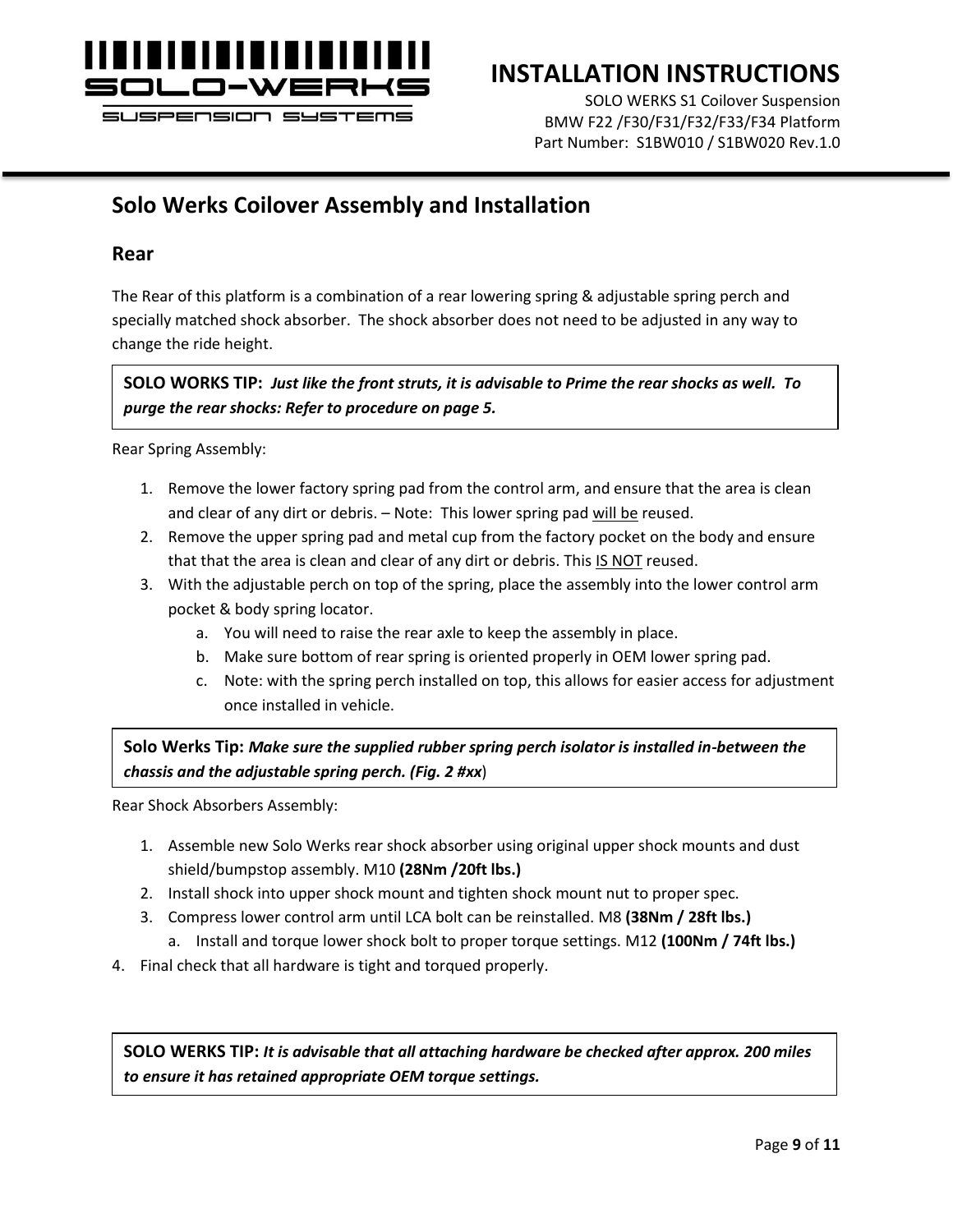

## **INSTALLATION INSTRUCTIONS**

SOLO WERKS S1 Coilover Suspension BMW F22 /F30/F31/F32/F33/F34 Platform Part Number: S1BW010 / S1BW020 Rev.1.0

## **Solo Werks Coilover Final Details – Heights & Working Ranges**

|                     |                       |           | Lowering Range       |                        |         |               |                        |
|---------------------|-----------------------|-----------|----------------------|------------------------|---------|---------------|------------------------|
|                     |                       |           | in mm                |                        | in Inch |               |                        |
|                     | Model                 | Year      | Front                | Rear                   |         | Front         | Rear                   |
|                     | BMW F30 Sedan W/O EDC | $12 - 17$ |                      | 40-65mm 30-60mm        |         | $1.6" - 2.5"$ | $1.2" - 2.4"$          |
| 325mm               | 12.8"                 |           | Max high mm<br>348mm | Max high Inch<br>13.7" |         | 389mm         | 15.3"                  |
|                     |                       |           |                      |                        |         |               |                        |
| Rear Measurement    |                       |           |                      |                        |         |               |                        |
| Max low mm<br>320mm | Max low Inch<br>12.6" |           | Max high mm<br>351mm | Max high Inch<br>13.8" |         | 381mm         | OEM mm OEM Inch<br>15" |